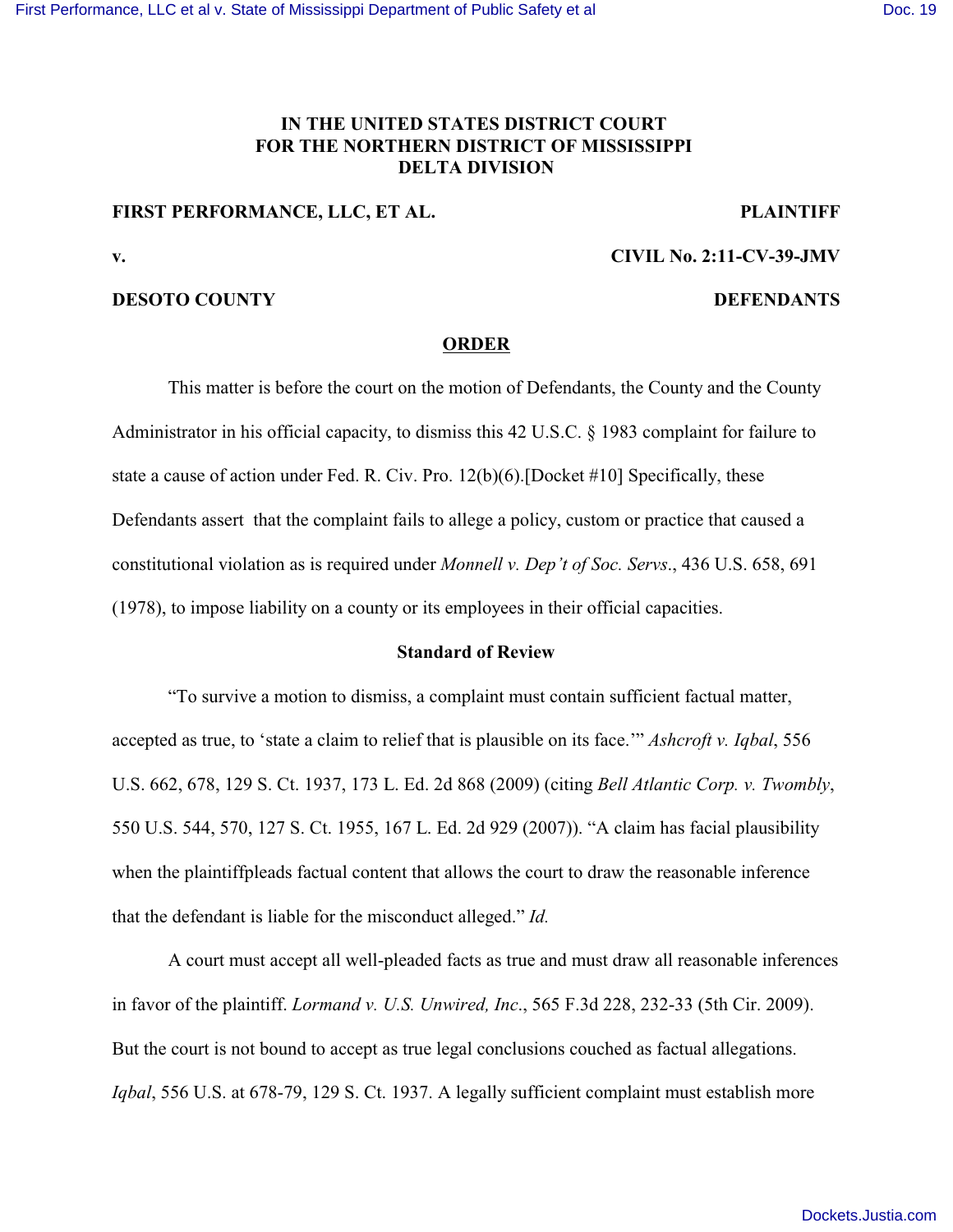than a "sheer possibility" that the plaintiff's claim is true. *Id.*, 129 S. Ct. 1937. It need not contain detailed factual allegations, but it must go beyond labels, legal conclusions, or formulaic recitations of the elements of a cause of action. *Twombly*, 550 U.S. at 555, 127 S. Ct. 1955. In other words, the face of the complaint must contain enough factual matter to raise a reasonable expectation that discovery will reveal evidence of each element of the plaintiff's claim. *Lormand*, 565 F.3d at 255-57. If there are insufficient factual allegations to raise a right to relief above the speculative level, the claim must be dismissed. *Twombly*, 550 U.S. at 555, 127 S. Ct. 1955.

### **Discussion**

In his response to the motion to dismiss, counsel for the plaintiff asserts that he "tends to agree" with defendants' assertion that he must establish the requisite policy, custom or practice, resulting in a constitutional violation, but he suggests (though citing no law in support thereof) that he is not required to so plead the same (or facts from which it might reasonably be inferred) unless and until discovery ultimately reveals that there is such a policy, custom, or practice, upon which to found his complaint. Plaintiff is mistaken. To withstand a  $12(b)(6)$  challenge he must plead either every material point necessary to sustain recovery, or his complaint must contain allegations from which an inference fairly may be drawn that evidence of these material points will be introduced at trial. *Campbell v City of San Antonio* 43 F.3d 973, 975 (5<sup>th</sup> Cir. 1995). It is evident from a review of plaintiff's complaint that it fails to meet the requisite pleading standard.

In apparent recognition of the complaint's failings, plaintiff also asks the court, by way of request imbedded in his response, to allow him an opportunity to amend his complaint to cure the deficiencies asserted by the defendants. Defendants did not, by way of reply brief, respond to this request to amend, and the court would not ordinarily take up such an imbedded request to amend. Instead, this court requires a party seeking to amend to file a motion to that effect with